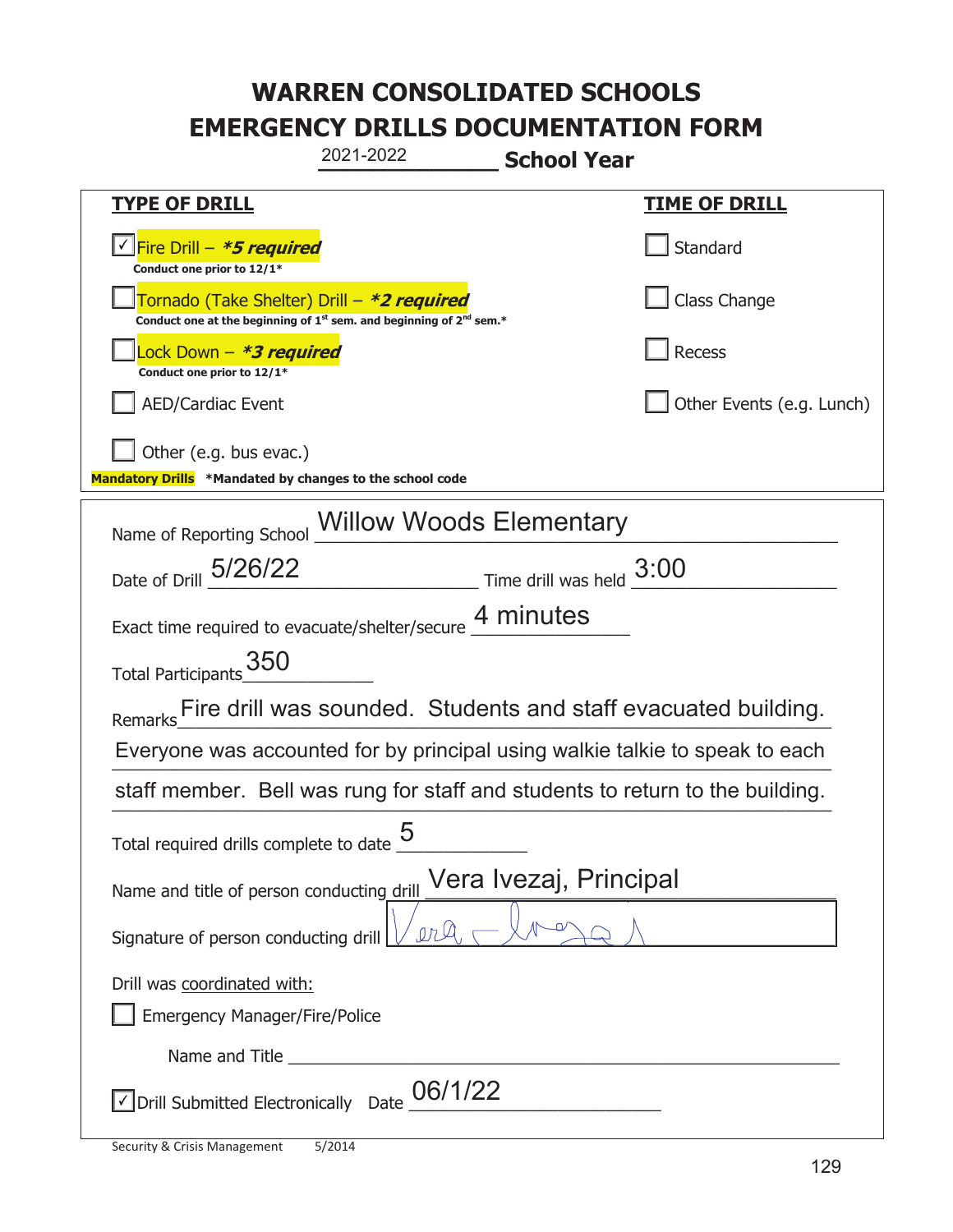| 2021-2022<br><b>School Year</b>                                                                                                           |                           |  |
|-------------------------------------------------------------------------------------------------------------------------------------------|---------------------------|--|
| <b>TYPE OF DRILL</b>                                                                                                                      | <u>TIME OF DRILL</u>      |  |
| √Fire Drill – <i>*<b>5 required</b></i><br>Conduct one prior to 12/1*                                                                     | Standard                  |  |
| Tornado (Take Shelter) Drill – *2 required<br>Conduct one at the beginning of 1 <sup>st</sup> sem. and beginning of 2 <sup>nd</sup> sem.* | Class Change              |  |
| Lock Down – <b>*<i>3 required</i></b><br>Conduct one prior to 12/1*                                                                       | Recess                    |  |
| <b>AED/Cardiac Event</b>                                                                                                                  | Other Events (e.g. Lunch) |  |
| Other (e.g. bus evac.)<br>Mandatory Drills *Mandated by changes to the school code                                                        |                           |  |
| Name of Reporting School Willow Woods Elementary                                                                                          |                           |  |
| Date of Drill 04/28/22 Time drill was held 3:00PM                                                                                         |                           |  |
| Exact time required to evacuate/shelter/secure 3:04 PM                                                                                    |                           |  |
| Total Participants 375                                                                                                                    |                           |  |
| Fire bell was rung. All students and staff evacuated the building. Attendance was taken via<br><b>Remarks</b>                             |                           |  |
| walkie talkie. All staff and students were accounted for.                                                                                 |                           |  |
| Bell was rung and everyone returned to the building.                                                                                      |                           |  |
| Δ<br>Total required drills complete to date                                                                                               |                           |  |
| Vera Ivezaj, Principal<br>Name and title of person conducting drill                                                                       |                           |  |
| Signature of person conducting drill                                                                                                      |                           |  |
| Drill was coordinated with:<br><b>Emergency Manager/Fire/Police</b>                                                                       |                           |  |
|                                                                                                                                           |                           |  |
| 04/29/22<br>Drill Submitted Electronically Date                                                                                           |                           |  |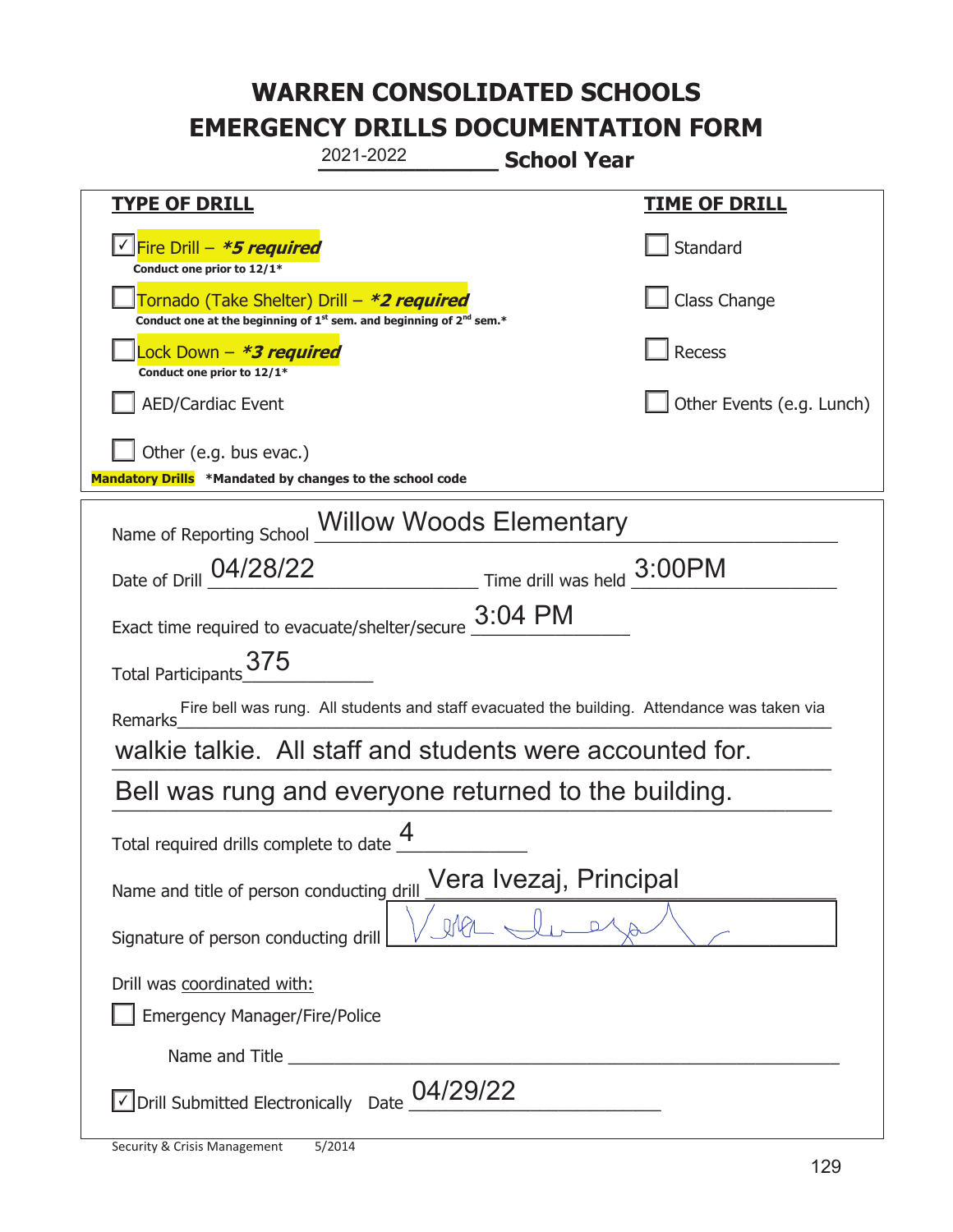| 2021-2022<br><b>School Year</b>                                                                                                           |                           |  |
|-------------------------------------------------------------------------------------------------------------------------------------------|---------------------------|--|
| <b>TYPE OF DRILL</b>                                                                                                                      | <b>TIME OF DRILL</b>      |  |
| Fire Drill $-$ <i>*5 required</i><br>Conduct one prior to 12/1*                                                                           | $\lfloor$ Standard        |  |
| Tornado (Take Shelter) Drill – *2 required<br>Conduct one at the beginning of 1 <sup>st</sup> sem. and beginning of 2 <sup>nd</sup> sem.* | Class Change              |  |
| Lock Down - *3 required<br>Conduct one prior to 12/1*                                                                                     | Recess                    |  |
| <b>AED/Cardiac Event</b>                                                                                                                  | Other Events (e.g. Lunch) |  |
| Other (e.g. bus evac.)<br>Mandatory Drills *Mandated by changes to the school code                                                        |                           |  |
| Name of Reporting School Willow Woods Elementary                                                                                          |                           |  |
| Date of Drill 04/22/22 Time drill was held 3:05 PM                                                                                        |                           |  |
| Exact time required to evacuate/shelter/secure 2 minutes                                                                                  |                           |  |
| Total Participants_400                                                                                                                    |                           |  |
| At 3:05 cone was placed in our Kindergarten hallway and office made the announcement that the drill was taking place.<br>Remarks          |                           |  |
| Teacher called on the walkie immediately that the cone was in the 300 hallway. After 2 minutes the cone was moved to                      |                           |  |
| the outside by door 24. Call was made on the walkie were it was. At 3:09 announcement was made that the drill was over.                   |                           |  |
| 3<br>Total required drills complete to date                                                                                               |                           |  |
| Vera Ivezaj, Principal<br>Name and title of person conducting drill                                                                       |                           |  |
| Signature of person conducting drill                                                                                                      |                           |  |
| Drill was coordinated with:                                                                                                               |                           |  |
| <b>Emergency Manager/Fire/Police</b>                                                                                                      |                           |  |
|                                                                                                                                           |                           |  |
| $\,$ Drill Submitted Electronically $\,$ Date $\,$ $\! 04/22/22$                                                                          |                           |  |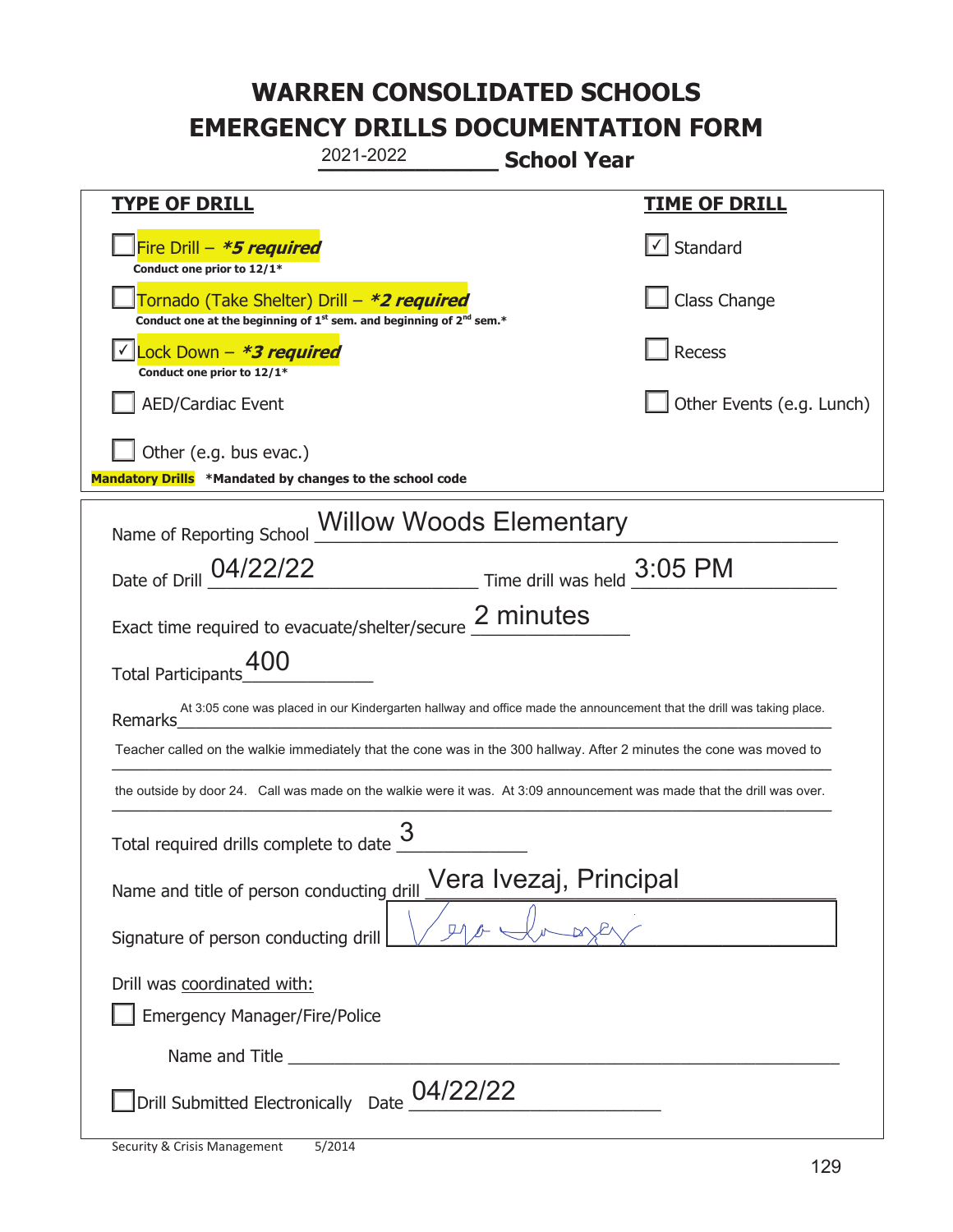| 2021-2022<br><b>School Year</b>                                                                                                                        |                                       |  |
|--------------------------------------------------------------------------------------------------------------------------------------------------------|---------------------------------------|--|
| <b>TYPE OF DRILL</b>                                                                                                                                   | <u>TIME OF DRILL</u>                  |  |
| Fire Drill $-$ <i>*5 required</i><br>Conduct one prior to 12/1*                                                                                        | $\lfloor \checkmark \rfloor$ Standard |  |
| Tornado (Take Shelter) Drill – *2 required<br>Conduct one at the beginning of 1 <sup>st</sup> sem. and beginning of 2 <sup>nd</sup> sem.*              | Class Change                          |  |
| ock Down – <b>*3 required</b><br>Conduct one prior to 12/1*                                                                                            | Recess                                |  |
| <b>AED/Cardiac Event</b>                                                                                                                               | Other Events (e.g. Lunch)             |  |
| Other (e.g. bus evac.)<br>Mandatory Drills *Mandated by changes to the school code                                                                     |                                       |  |
| Name of Reporting School Willow Woods Elementary                                                                                                       |                                       |  |
| Time drill was held 1:46 PM<br>Date of Drill 03/24/22                                                                                                  |                                       |  |
| Exact time required to evacuate/shelter/secure 5 minutes                                                                                               |                                       |  |
| Total Participants <sup>400</sup>                                                                                                                      |                                       |  |
| Announcement was made that Tornado drill is taking place. Staff got students into safe areas and instructed students how to sit and listen.<br>Remarks |                                       |  |
| Principal, Secretary and clerk checked the classrooms to make sure everyone knew where to                                                              |                                       |  |
| go and what to do.                                                                                                                                     |                                       |  |
| Total required drills complete to date $\frac{2}{3}$                                                                                                   |                                       |  |
| Vera Ivezaj, Principal<br>Name and title of person conducting drill                                                                                    |                                       |  |
| $\mathbb{C} \backslash \mathbb{C}$<br>Signature of person conducting drill                                                                             |                                       |  |
| Drill was coordinated with:                                                                                                                            |                                       |  |
| <b>Emergency Manager/Fire/Police</b>                                                                                                                   |                                       |  |
|                                                                                                                                                        |                                       |  |
| $\vee$ Drill Submitted Electronically Date $03/25/22$                                                                                                  |                                       |  |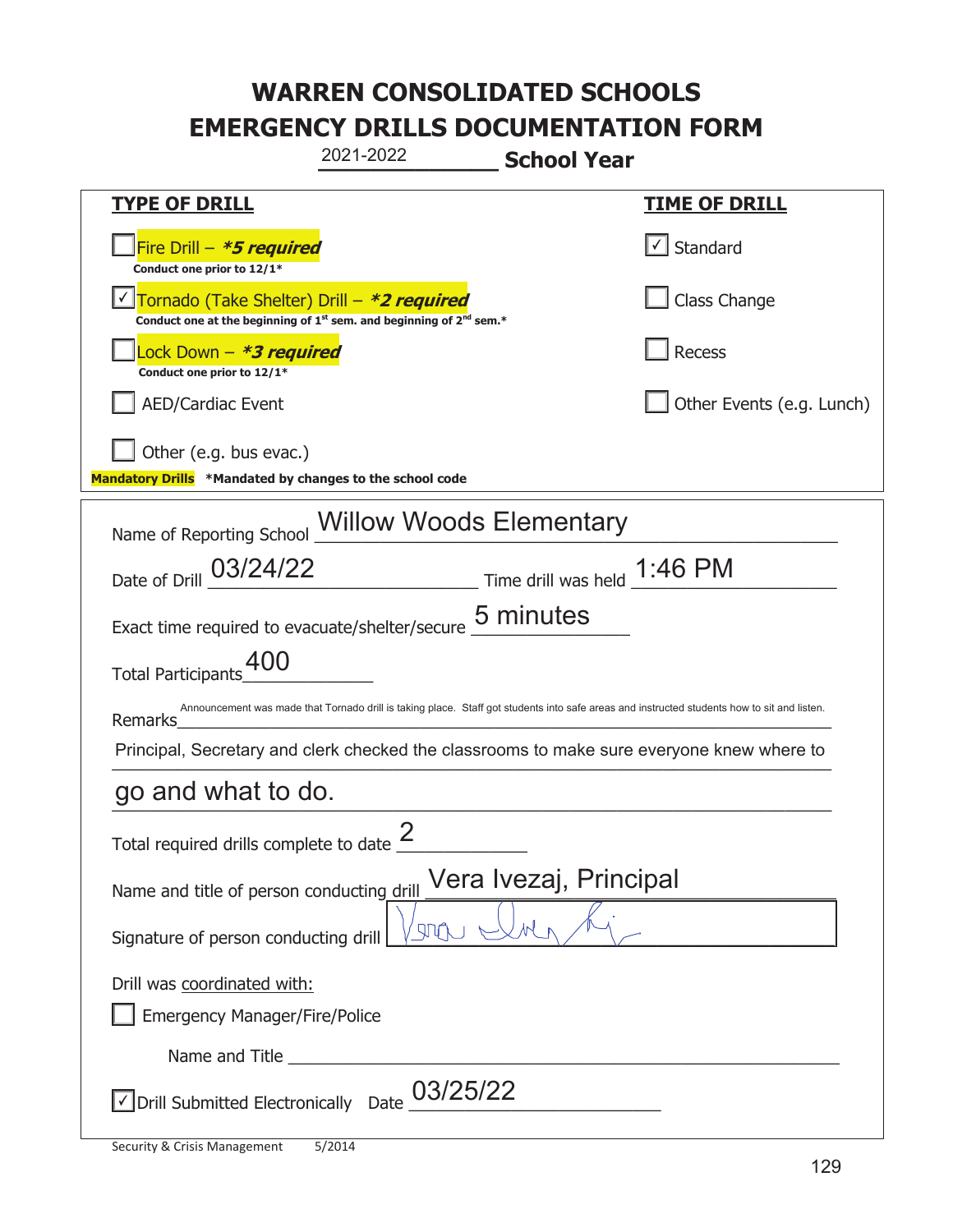| 2021-2022<br><b>School Year</b>                                                                                                           |                           |  |
|-------------------------------------------------------------------------------------------------------------------------------------------|---------------------------|--|
| <b>TYPE OF DRILL</b>                                                                                                                      | <u>TIME OF DRILL</u>      |  |
| Fire Drill $-$ *5 required<br>Conduct one prior to 12/1*                                                                                  | √ Standard                |  |
| Tornado (Take Shelter) Drill - *2 required<br>Conduct one at the beginning of 1 <sup>st</sup> sem. and beginning of 2 <sup>nd</sup> sem.* | Class Change              |  |
| Lock Down – <b>*<i>3 required</i></b><br>Conduct one prior to 12/1*                                                                       | Recess                    |  |
| <b>AED/Cardiac Event</b>                                                                                                                  | Other Events (e.g. Lunch) |  |
| Other (e.g. bus evac.)<br>Mandatory Drills *Mandated by changes to the school code                                                        |                           |  |
| Name of Reporting School Willow Woods Elementary                                                                                          |                           |  |
| Date of Drill 01/24/22<br>Time drill was held 10:25 AM                                                                                    |                           |  |
| Exact time required to evacuate/shelter/secure 3 Minutes                                                                                  |                           |  |
| Total Participants_350                                                                                                                    |                           |  |
| Announcement was made that a shelter drill was in place. Staff and students<br>Remarks                                                    |                           |  |
| took shelter in designated areas. Principal checked in with all staff via walkie talkie.                                                  |                           |  |
| Everyone was accounted for. Principal announced drill was complete.                                                                       |                           |  |
| 1<br>Total required drills complete to date                                                                                               |                           |  |
| Vera Ivezaj<br>Name and title of person conducting drill                                                                                  |                           |  |
| Signature of person conducting drill                                                                                                      |                           |  |
| Drill was coordinated with:                                                                                                               |                           |  |
| <b>Emergency Manager/Fire/Police</b>                                                                                                      |                           |  |
|                                                                                                                                           |                           |  |
|                                                                                                                                           |                           |  |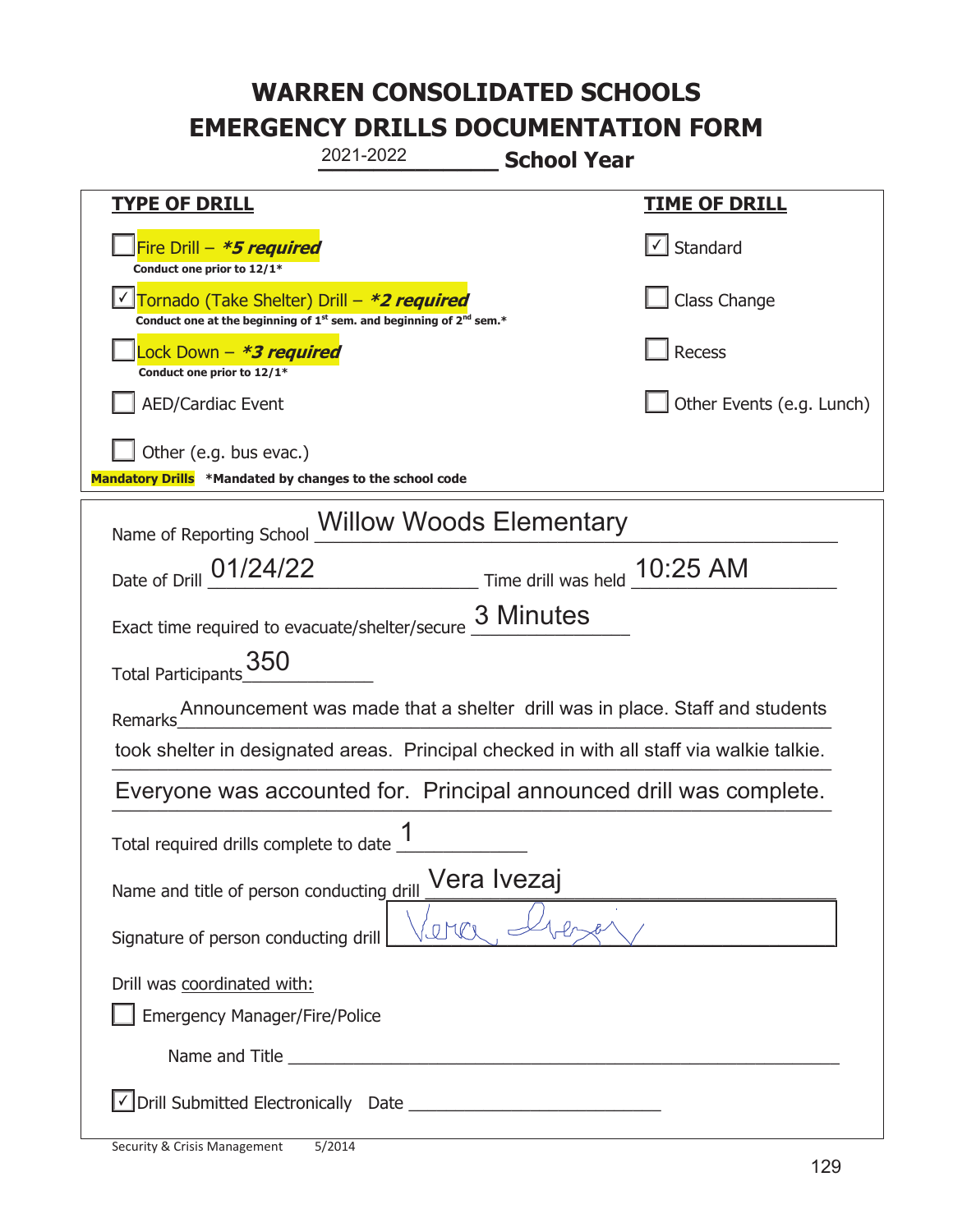| 2021-2022<br><b>School Year</b>                                                                                                                                                                                              |                                   |  |
|------------------------------------------------------------------------------------------------------------------------------------------------------------------------------------------------------------------------------|-----------------------------------|--|
| <b>TYPE OF DRILL</b>                                                                                                                                                                                                         | <b>TIME OF DRILL</b>              |  |
| Fire Drill - *5 required<br>Conduct one prior to 12/1*                                                                                                                                                                       | $\lfloor \angle \rfloor$ Standard |  |
| Tornado (Take Shelter) Drill – *2 required<br>Conduct one at the beginning of 1 <sup>st</sup> sem. and beginning of 2 <sup>nd</sup> sem.*                                                                                    | Class Change                      |  |
| Lock Down - *3 required<br>Conduct one prior to 12/1*                                                                                                                                                                        | Recess                            |  |
| <b>AED/Cardiac Event</b>                                                                                                                                                                                                     | Other Events (e.g. Lunch)         |  |
| Other (e.g. bus evac.)<br>Mandatory Drills *Mandated by changes to the school code                                                                                                                                           |                                   |  |
| Name of Reporting School Millow Woods Elementary                                                                                                                                                                             |                                   |  |
| Date of Drill _01/20/22<br>$\frac{1}{2}$ Time drill was held $\frac{2:00PM}{2}$                                                                                                                                              |                                   |  |
| Exact time required to evacuate/shelter/secure 2 minutes                                                                                                                                                                     |                                   |  |
| Total Participants_390                                                                                                                                                                                                       |                                   |  |
| Announcement was made that the ALICE Drill was taking place at 2:00. At 2:01 announcement came over the<br>Remarks                                                                                                           |                                   |  |
| Walkie Talkie that the cone was outside in front of the main door #1. No other response from staff. At 2:04 announcement was made by the principal over the walkie talkie that the cone was seen outside by doors 29 and 30. |                                   |  |
| No response from any staff. 2:06 announcement was made by walkie and PA system that the drill was over.                                                                                                                      |                                   |  |
| 1<br>Total required drills complete to date                                                                                                                                                                                  |                                   |  |
| Vera Ivezaj, Principal<br>Name and title of person conducting drill                                                                                                                                                          |                                   |  |
| Signature of person conducting drill                                                                                                                                                                                         |                                   |  |
| Drill was coordinated with:<br><b>Emergency Manager/Fire/Police</b>                                                                                                                                                          |                                   |  |
|                                                                                                                                                                                                                              |                                   |  |
|                                                                                                                                                                                                                              |                                   |  |
| $\vee$ Drill Submitted Electronically Date $1/20/22$                                                                                                                                                                         |                                   |  |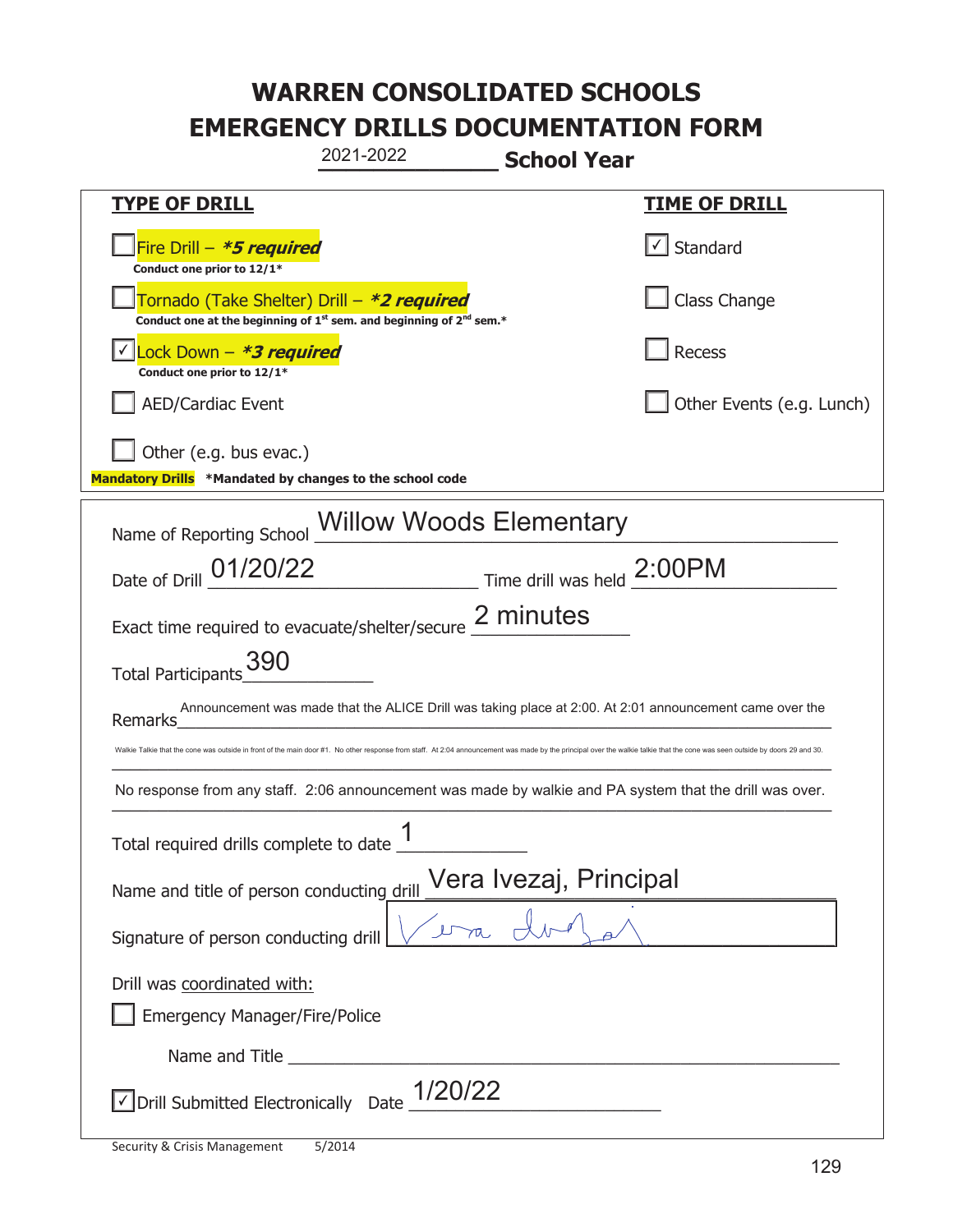| 2021-2022<br><b>School Year</b>                                                                                             |                           |
|-----------------------------------------------------------------------------------------------------------------------------|---------------------------|
| <b>TYPE OF DRILL</b>                                                                                                        | <b>TIME OF DRILL</b>      |
| <u>√ Fire Drill – <i>*5 required</i></u><br>Conduct one prior to 12/1*                                                      | Standard                  |
| Tornado (Take Shelter) Drill – *2 required<br>Conduct one at the beginning of $1^{st}$ sem. and beginning of $2^{nd}$ sem.* | Class Change              |
| Lock Down – <b>*<i>3 required</i></b><br>Conduct one prior to 12/1*                                                         | $\vert\vert$ Recess       |
| <b>AED/Cardiac Event</b>                                                                                                    | Other Events (e.g. Lunch) |
| Other (e.g. bus evac.)<br>Mandatory Drills *Mandated by changes to the school code                                          |                           |
| Name of Reporting School Willow Woods Elementary                                                                            |                           |
| Date of Drill 12-14-21 Time drill was held 2:31 PM                                                                          |                           |
| Exact time required to evacuate/shelter/secure 4 minutes                                                                    |                           |
| Total Participants_10                                                                                                       |                           |
| Fire bell was rung at 2:31 PM. Students and staff evacuated the building.<br>Remarks                                        |                           |
| Staff checked in via walkie talkie. All staff and students accounted for                                                    |                           |
| outside bell rung and everyone came back into the building.                                                                 |                           |
| 3<br>Total required drills complete to date                                                                                 |                           |
| Vera Ivezaj, Principal<br>Name and title of person conducting drill                                                         |                           |
| Signature of person conducting drill                                                                                        |                           |
| Drill was coordinated with:<br><b>Emergency Manager/Fire/Police</b>                                                         |                           |
|                                                                                                                             |                           |
| $\sqrt{\phantom{a}}$ Drill Submitted Electronically Date $\phantom{a}$ 12-14-21                                             |                           |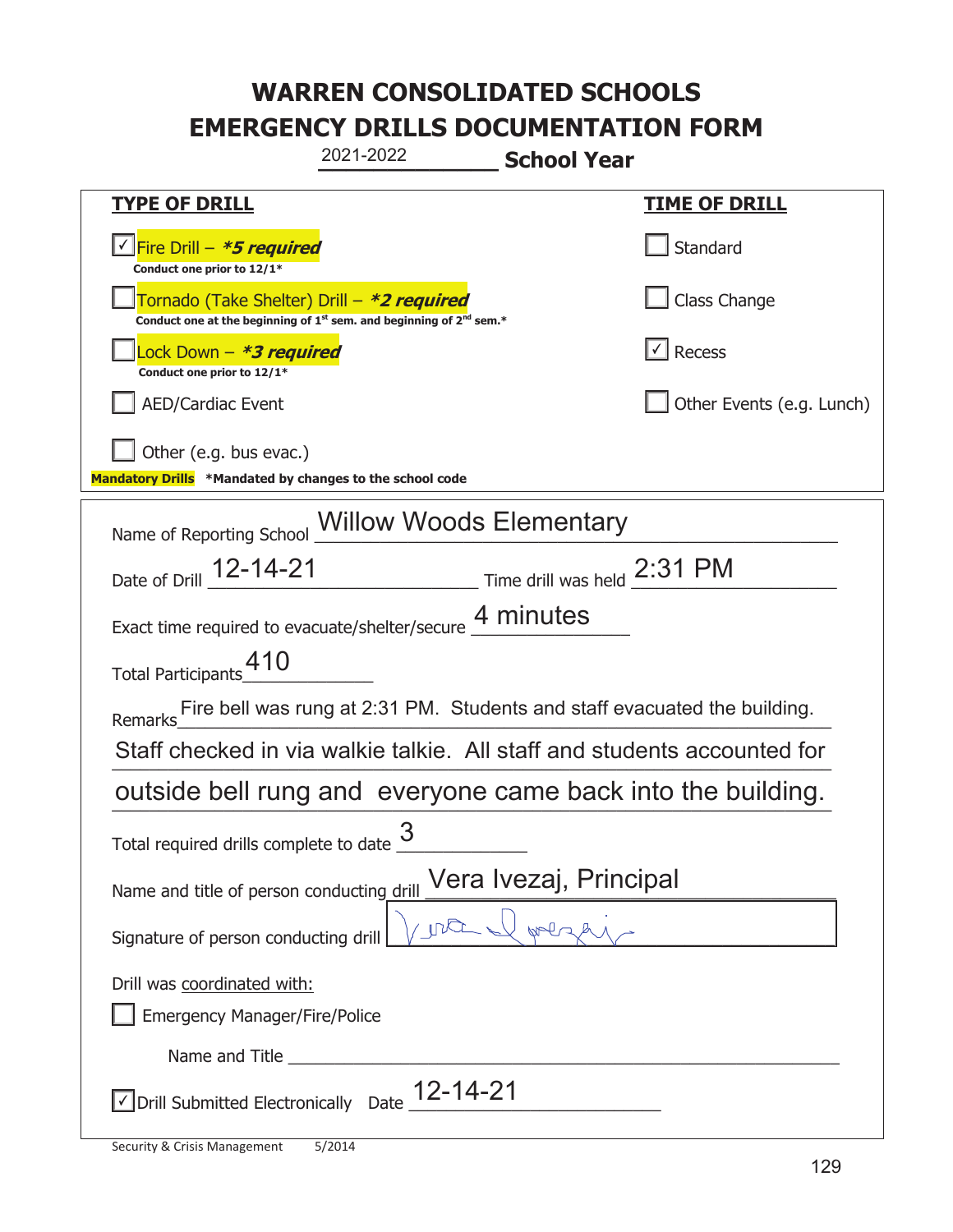| 21/22<br><b>School Year</b>                                                                                                                                                                    |                           |  |
|------------------------------------------------------------------------------------------------------------------------------------------------------------------------------------------------|---------------------------|--|
| <b>TYPE OF DRILL</b>                                                                                                                                                                           | <u>TIME OF DRILL</u>      |  |
| Fire Drill - <b>*5 required</b><br>Conduct one prior to 12/1*                                                                                                                                  | $\cup$ Standard           |  |
| Tornado (Take Shelter) Drill – *2 required<br>Conduct one at the beginning of $1^{st}$ sem. and beginning of $2^{nd}$ sem.*                                                                    | Class Change              |  |
| Lock Down - *3 required<br>Conduct one prior to 12/1*                                                                                                                                          | Recess                    |  |
| <b>AED/Cardiac Event</b>                                                                                                                                                                       | Other Events (e.g. Lunch) |  |
| Other (e.g. bus evac.)<br>Mandatory Drills *Mandated by changes to the school code                                                                                                             |                           |  |
| Name of Reporting School Willow Woods Elementary                                                                                                                                               |                           |  |
| Date of Drill 11/8/21<br>$\frac{10:46 \text{ AM}}{1}$ Time drill was held $\frac{10:46 \text{ AM}}{1}$                                                                                         |                           |  |
| Exact time required to evacuate/shelter/secure 4 Minutes                                                                                                                                       |                           |  |
| Total Participants 375                                                                                                                                                                         |                           |  |
| ALICE Drill was done. Principal made the announcement 5 minutes prior nd 30 seconds prior walkied the office to make announcement. Cone was placed outside<br>Remarks                          |                           |  |
| the main office door inside the school hallway. Clerk walkied staff to notify them. Office took shelter. Cone was moved outside Room 111 inside Media Center. No one saw the cone the 2nd time |                           |  |
| After 4 minutes announcement was made over PA and Walkie that the drill was complete.                                                                                                          |                           |  |
| 1<br>Total required drills complete to date                                                                                                                                                    |                           |  |
| Vera Ivezaj, Principal<br>Name and title of person conducting drill                                                                                                                            |                           |  |
| Signature of person conducting drill                                                                                                                                                           |                           |  |
| Drill was coordinated with:                                                                                                                                                                    |                           |  |
| Emergency Manager/Fire/Police                                                                                                                                                                  |                           |  |
|                                                                                                                                                                                                |                           |  |
| 11/8/21<br>√ Drill Submitted Electronically Date                                                                                                                                               |                           |  |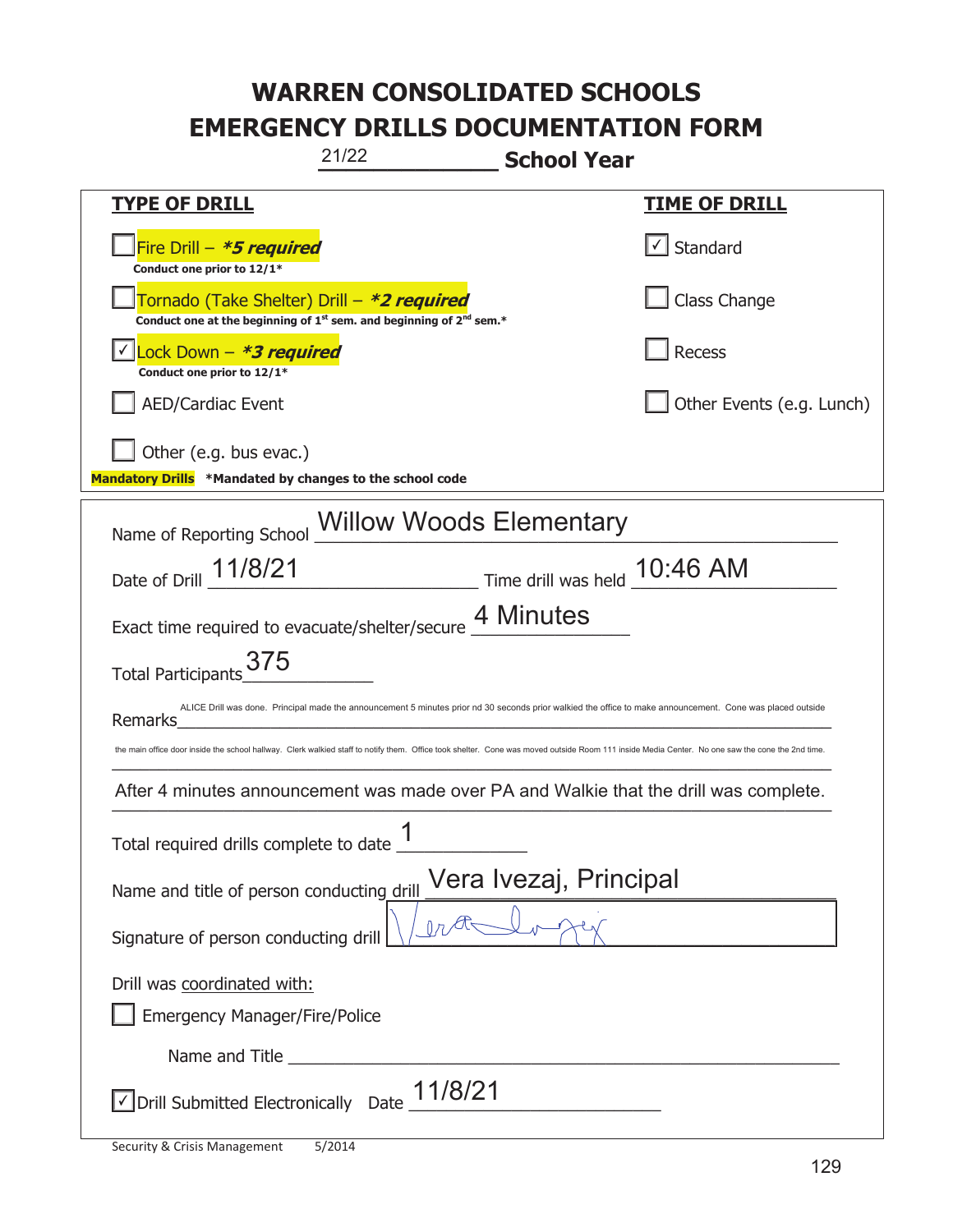| 2021-2022<br><b>School Year</b>                                                                                                           |                                   |
|-------------------------------------------------------------------------------------------------------------------------------------------|-----------------------------------|
| <b>TYPE OF DRILL</b>                                                                                                                      | <u>TIME OF DRILL</u>              |
| <u> √ Fire Drill – <i>*<b>5 required</b></i></u><br>Conduct one prior to 12/1*                                                            | $\lfloor \angle \rfloor$ Standard |
| Tornado (Take Shelter) Drill – *2 required<br>Conduct one at the beginning of 1 <sup>st</sup> sem. and beginning of 2 <sup>nd</sup> sem.* | Class Change                      |
| Lock Down – <b>*<i>3 required</i></b><br>Conduct one prior to 12/1*                                                                       | Recess                            |
| <b>AED/Cardiac Event</b>                                                                                                                  | Other Events (e.g. Lunch)         |
| Other (e.g. bus evac.)<br>Mandatory Drills *Mandated by changes to the school code                                                        |                                   |
| Name of Reporting School __ Willow Woods                                                                                                  |                                   |
| Date of Drill 10/14/21 Time drill was held 3:00 PM                                                                                        |                                   |
| Exact time required to evacuate/shelter/secure 5 minutes                                                                                  |                                   |
| Total Participants_394                                                                                                                    |                                   |
| Bell was rung for drill. All students and staff evacuated building.<br>Remarks                                                            |                                   |
| Check in was done for each class over the walkie by the principal. All staff and                                                          |                                   |
| students accounted for. Bell was rung to return to the building.                                                                          |                                   |
| Total required drills complete to date $\frac{2}{3}$                                                                                      |                                   |
| Vera Ivezaj, Principal<br>Name and title of person conducting drill                                                                       |                                   |
| Signature of person conducting drill                                                                                                      |                                   |
| Drill was coordinated with:<br><b>Emergency Manager/Fire/Police</b>                                                                       |                                   |
|                                                                                                                                           |                                   |
| $\vee$ Drill Submitted Electronically Date $\underline{10}/14/21$                                                                         |                                   |